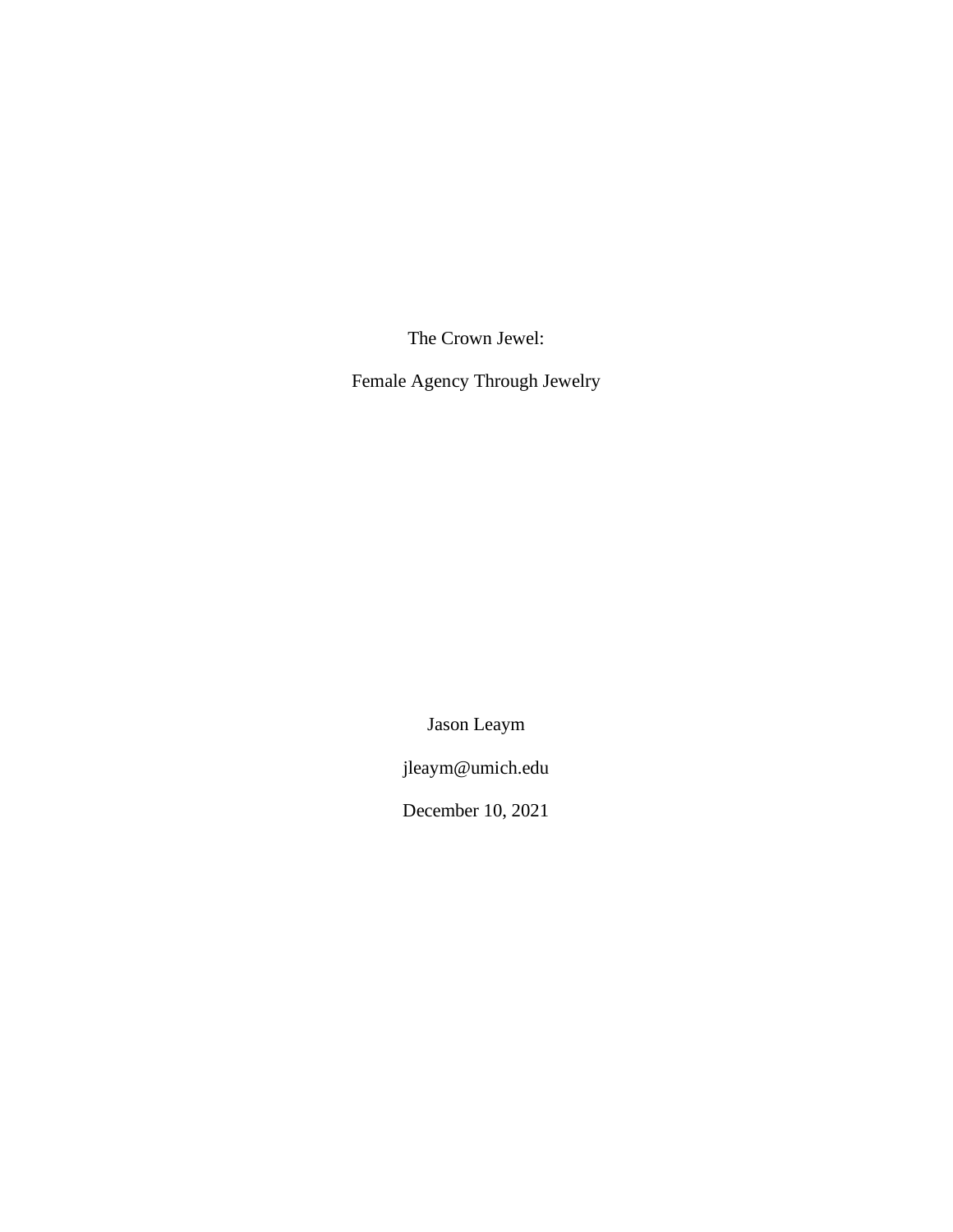American businesswoman and fashion icon Iris Apfel once said "Jewelry is the most transformative thing you can wear."<sup>1</sup> Even though Apfel made this statement in the 21st century, millennia after the height of Rome, her sentiments date back to the Roman Republic. At first glance, Apfel's remarks might appear to be superficial. It may seem as though she was claiming, just as many Roman male authors did, that the presence or absence of a piece of jewelry defines a person. In reality, Apfel's assertion is not so simple. Although jewelry does in fact change the appearance of the person wearing it, jewelry can perform a deeper type of transformation. These types of transformations can be seen throughout ancient Rome, especially regarding women and their adornment practices. In a society in which women were politically, culturally, and socially oppressed, jewelry provided Roman women with the ability to gain forms of agency. Thus, Roman women, adorning themselves with necklaces, rings, bracelets, brooches, amulets, and earrings, found a way to express influence over their image, finances, and health through jewelry.

Before jumping into the impact that jewelry had on women's agency, it is important to first examine the types of jewelry that women were using in the Roman Republic and Empire. The most common forms of jewelry were necklaces, earrings, rings, and bracelets.<sup>2</sup> Ancient women also adorned themselves with less common types of jewelry, such as body chains, anklets, and even golden hairnets.<sup>3</sup> Gold was the most highly valued and expensive type of metal. Gemstones were also in high demand. Pearls, emeralds, rubies, lapis lazuli, diamonds, opal, and many other stones were incorporated into Roman jewelry. Since Roman jewelry relied on color for its desired effect,

<sup>&</sup>lt;sup>1</sup> Tina Trinh, ""Iris Apfel Jewelry Collection Proves Style Is Less About Money, More About Attitude," ABC News, ABC News Network, September 9, 2014, https://abcnews.go.com/Lifestyle/wear-womansjewelry/story?id=25376817.

<sup>2</sup> Alexandra Croom, *Roman Clothing and Fashion* (Cambridge: Cambridge University Press, 2010), 136.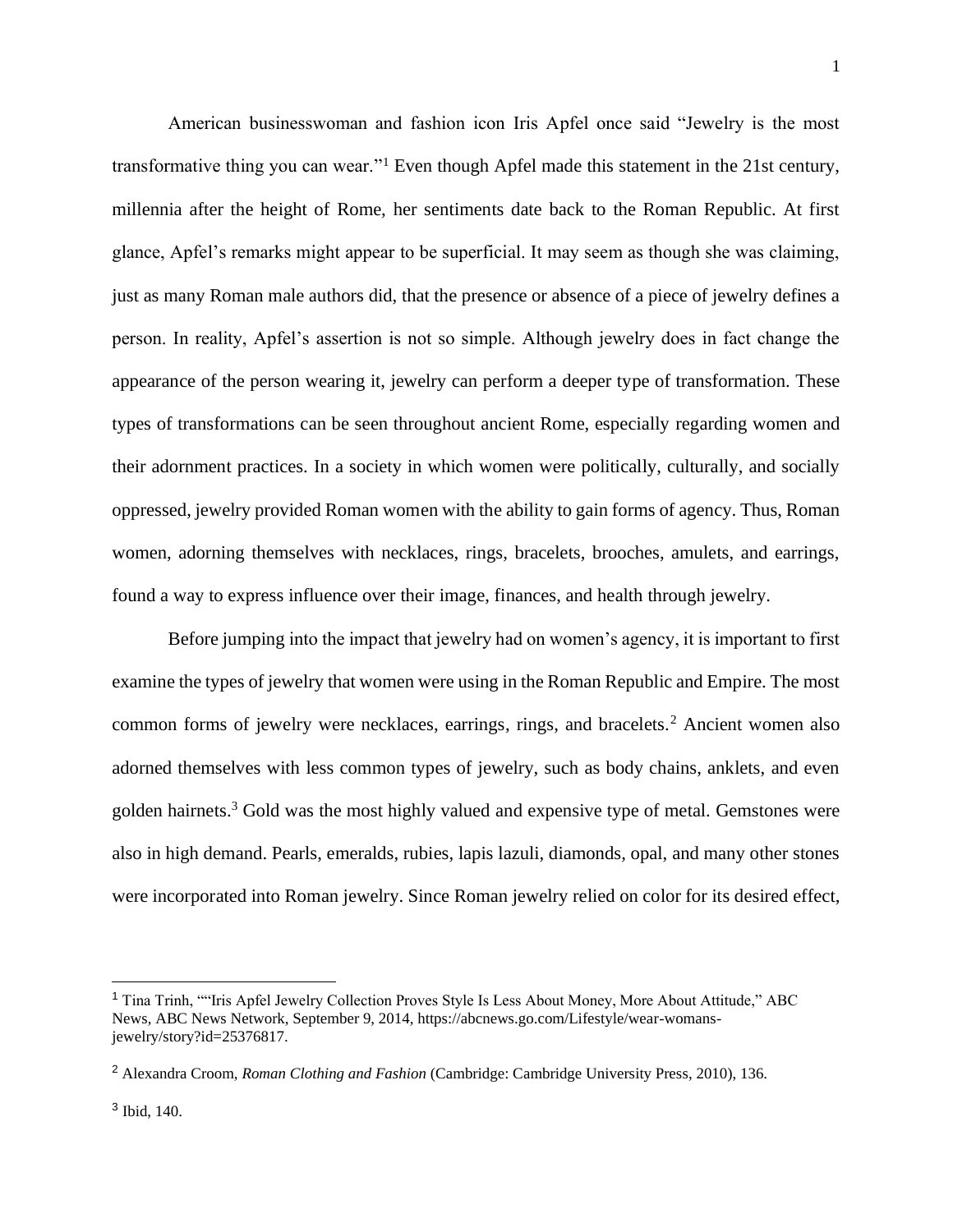pearls, rather than diamonds, were the most sought-after stone.<sup>4</sup> The pearl was also highly valued for its connections to Venus and its difficulty to procure.<sup>5</sup> Since carving stones could be extremely difficult, most Roman jewelry left the stones in their natural state.<sup>6</sup>

Although jewelry could be made from expensive materials, such as gold and gemstones, it could also be made out of leather, glass, bronze, or iron.<sup>7</sup> An example of such jewelry is KM 0000.00.2781, a bronze pendant from the DeCriscio Collection at the Kelsey Museum of Archaeology. This pendant was excavated from Pozzuoli, Italy. This pendant could have been worn as either an earring or a necklace. As an earring, KM 0000.00.2781 would have been worn through pierced ears.<sup>8</sup> As a necklace, it would have hung on some form of wire.<sup>9</sup> This piece of jewelry was most likely worn by a woman, as Roman males neither pierced their ears nor wore pendant necklaces other than the *bulla*. <sup>10</sup> Although not made out of gold or silver, this bronze pendant still may have been adorned by a wealthy woman, as pendants were the most esteemed and expensive type of earrings.<sup>11</sup> Additionally, bronze may have been chosen for this earring since bronze, in comparison to more precious metals, was seen as less licentious. So, by opting to wear bronze, the woman wearing this pendant may have been trying to avoid criticism for her

7 Ibid, 139.

8 Ibid.

<sup>9</sup> Ibid, 140.

 $10$  Ibid, 89.

<sup>4</sup> Ibid.

<sup>5</sup> Kathia Pickernelle, "The Iconography of Ancient Greek and Roman Jewelry," MPhil Thesis, (University of Glasgow, 2007), 57-58.

<sup>6</sup> Croom, *Roman Clothing and Fashion*, 137.

<sup>11</sup> Croom, *Roman Clothing and Fashion*, 141.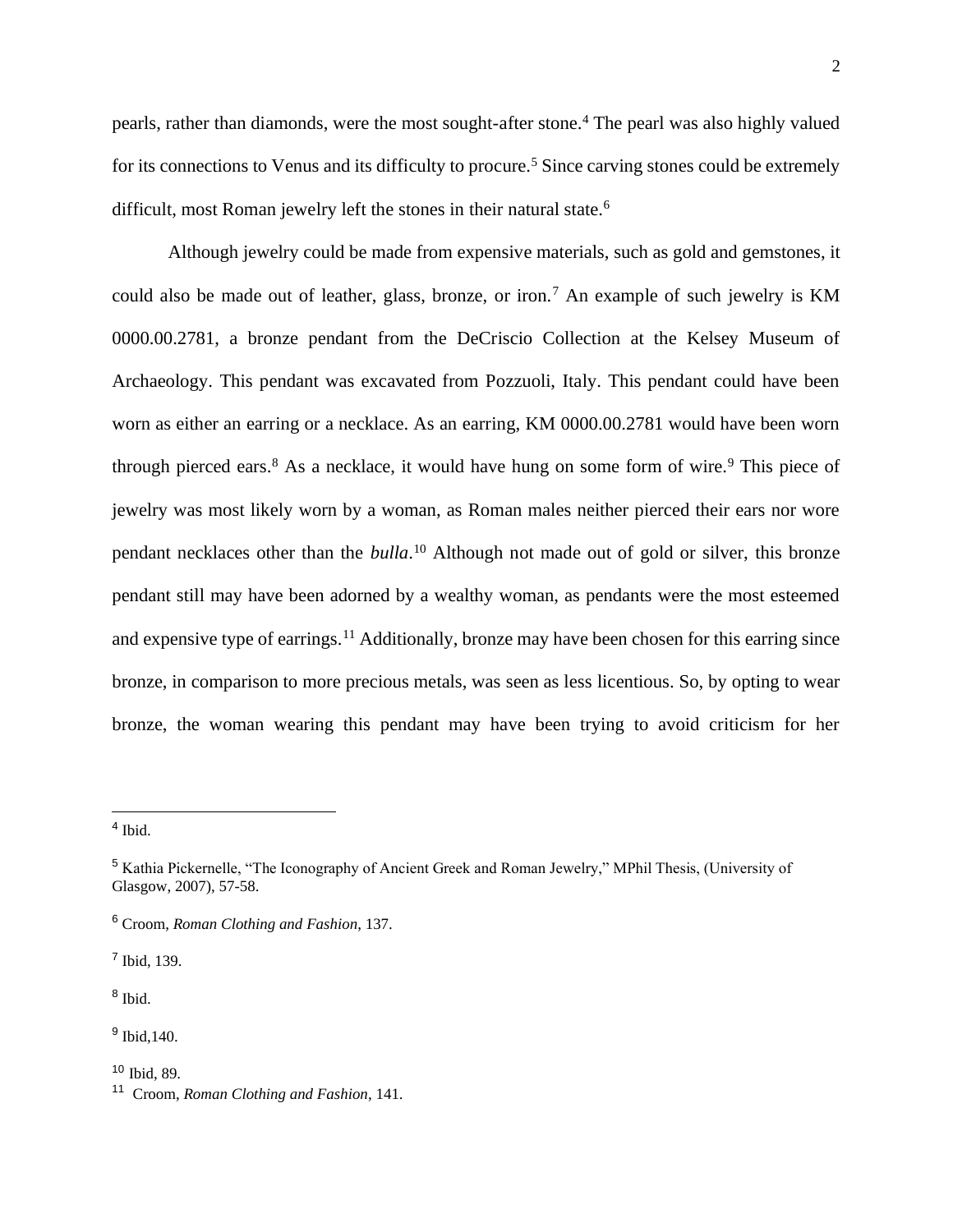adornment. An alternative explanation is that the owner of this pendant simply could not have afforded gold or silver, so she was limited to bronze.

Another key concept of Roman society that should be noted before evaluating women's agency is the interconnectedness of appearance, social standing, and treatment. Roman society was very hierarchical with limited movement between statuses. And one of the strongest ways to reinforce the hierarchy was through appearances. One was supposed to conform to the traditional roles/virtues associated with their social rank by dressing the part. *Matronae* and *virgines* were



Photo of KM 0000.00.2781 at the Kelsey Museum

supposed to be modest in public life, while sex workers were allowed to appear more sexually promiscuous and adorned.<sup>12</sup> In enacting these sartorial restrictions and classifications, Rome was facilitating the deciphering of one's social status through appearance alone, which permitted people to receive the treatment awarded to their social status. In other words, appearances were incredibly important for differentiating between members of distinct social classes, meaning sartorial restrictions were necessary to uphold the rigid hierarchy.

Jewelry was not immune to these restrictions. There were strict social codes, according to male literary sources, that *matronae* were encouraged to deny themselves the luxury of jewelry, as jewelry could make women appear to be deceptive, unchaste, and uncontrolled.<sup>13</sup> All of these traits defied what it meant to be a *matrona* and *virgo*, signaling that jewelry threatened the traditional

<sup>12</sup> Kelly Olson, *Dress and the Roman Woman: Self-Presentation and Society* (London: Routledge, 2008), 106.

 $13$  Ibid, 85.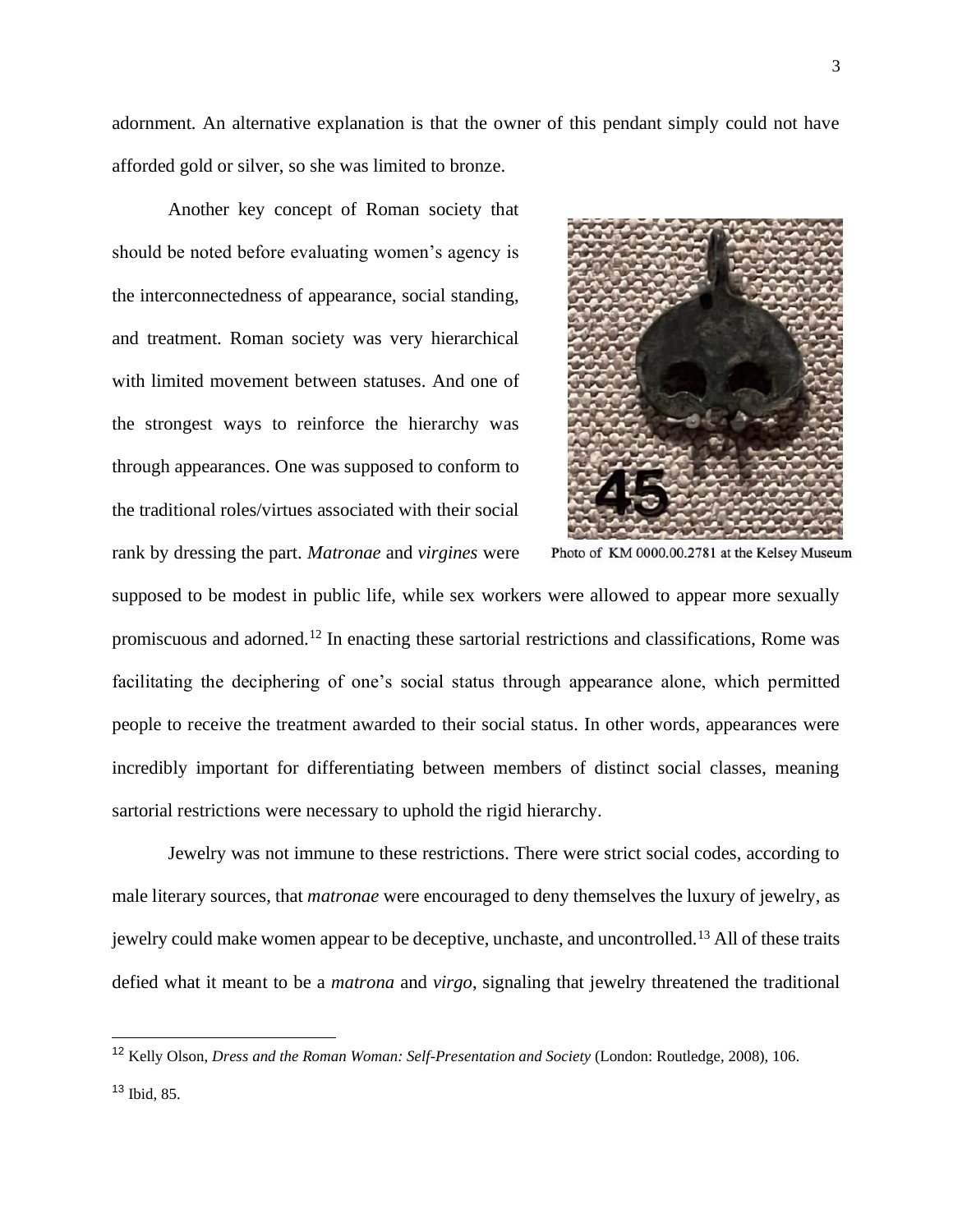Roman hierarchy as it could blur the boundaries between social statuses, traditional appearances, and associated morals since jewelry could allow women to be viewed as having values associated with a social class other than their own. For example, a *matrona* wearing priceless jewelry could be viewed as uncontrolled and unchaste, meaning that un-*matrona*-like traits were being applied to a *matrona*, blurring her standing in society. The discouragement of *matronae* from wearing jewelry can be seen in Valerius Maximus' *Memorable Deeds and Sayings*. Valerius Maximus claims that when Cornelia, an astute *matrona* and the mother of the Gracchi, was asked about jewelry, she responded "These are my jewels,"<sup>14</sup> referring to her sons. This highlights that the ideal *matrona* focused on her family, not the luxury of jewelry. Furthermore, in Plautus' *Poenulus*, a character relates jewelry to a sex worker, claiming she was "adorned for the public" since she was wearing jewelry.<sup>15</sup> By associating jewelry with licentiousness, Plautus' play reflects the goal of Roman men to convince *matronae* to not indulge in jewelry as it would stain their reputation. Thus, since jewelry hindered the effortless differentiation of people based on appearance, the rigid social hierarchy of Rome was undermined, causing men to actively campaign against the use of jewelry by *matronae* and *virgines*.

Despite the crusades of Roman men against female adornment, jewelry flourished among Roman women.<sup>16</sup> One potential reason for this is that jewelry provided women agency not granted to them through political establishments and social norms. The first type of agency gained by women focuses upon their perception. Roman women were aware that their physical appearance

<sup>14</sup> Mary R. Lefkowitz and Maureen B. Fant, *Women's Life in Greece and Rome* (London: Bloomsbury Academic, 2020), 241.

<sup>15</sup> Kelly Olson, "Matrona and Whore: The Clothing of Women in Roman Antiquity," *Fashion Theory* 6, no. 4 (2002): 395.

<sup>16</sup> Eve D'Ambra, *Roman Women* (Cambridge: Cambridge University Press, 2007), 112-113.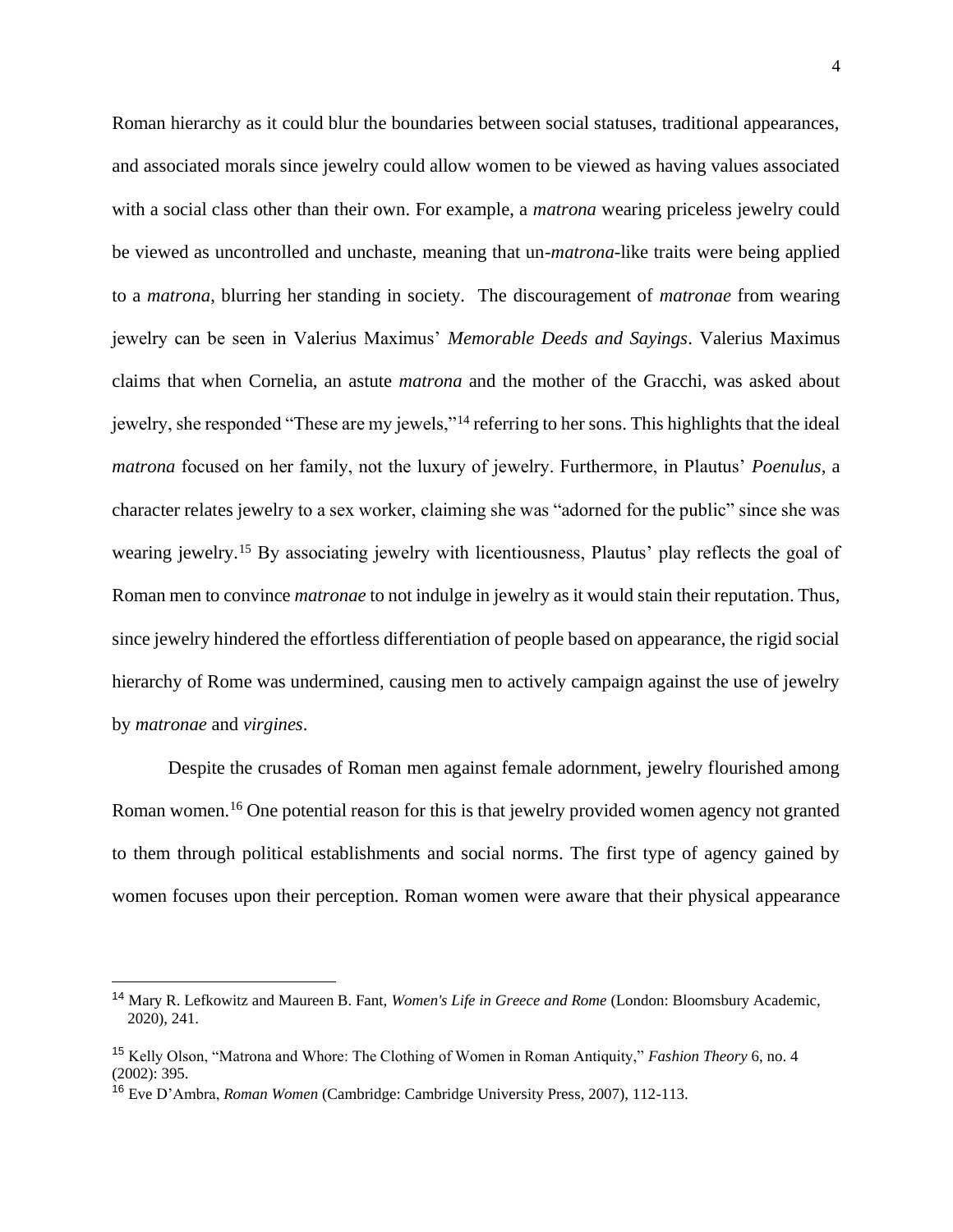was thought to be indicative of both their social status and personal morals. Understanding this, women could shape how people perceived them by altering their adornment of jewelry.<sup>17</sup> For example, if a woman wanted to be viewed as an upstanding *matrona*, she could wear little to no jewelry, as the absence of jewelry signified her restraint and chastity.<sup>18</sup> If a woman wanted to be seen as sexually promiscuous, whether she actually was or not, she had the option to adorn herself with a wide variety of jewelry to signify her availability for sex. Through jewelry, women had a choice: maintain the expected image of one's social position or completely breach the rigid hierarchy by altering perceptions. And regardless of a woman's choice in wearing jewelry, her choice gave her power over her image and thus gave her a form of agency.

Women's adornment of jewelry also gave women influence over the public's perception of their male relatives. Since Roman women were often viewed as objects of their fathers/husbands, women's choices of adornment often reflected upon the men in their lives. Women's choices of jewelry could function as vehicles to display their male relatives' qualities. For example, a woman wearing elaborate, expensive jewelry could suggest that her father/husband was also immensely wealthy. On the other hand, a woman who did not opt to adorn herself with jewelry could illustrate that their father/husband had a higher moral standing, since luxury, including jewelry, was deemed as morally weakening. The bronze pendant from the Kelsey Museum (KM 0000.00.2781) demonstrates this phenomenon. Since the pendant is bronze, rather than gold, the woman wearing the pendant could signal that her husband either could not afford gold or that her husband had self-control and socially acceptable morals since the jewelry was not

<sup>17</sup> Ann Stout, "Jewelry as a Symbol Status in the Roman Empire," in *The World of Roman Costume*, ed. Judith Sebesta and Larissa Bonfante (Madison, WI: University of Wisconsin Press, 1994), 83.

<sup>18</sup> Mary Harlow, "Dressing to Please Themselves," in *Dress and Identity*, ed. Mary Harlow (Oxford: BAR Publishing, 2012), 39.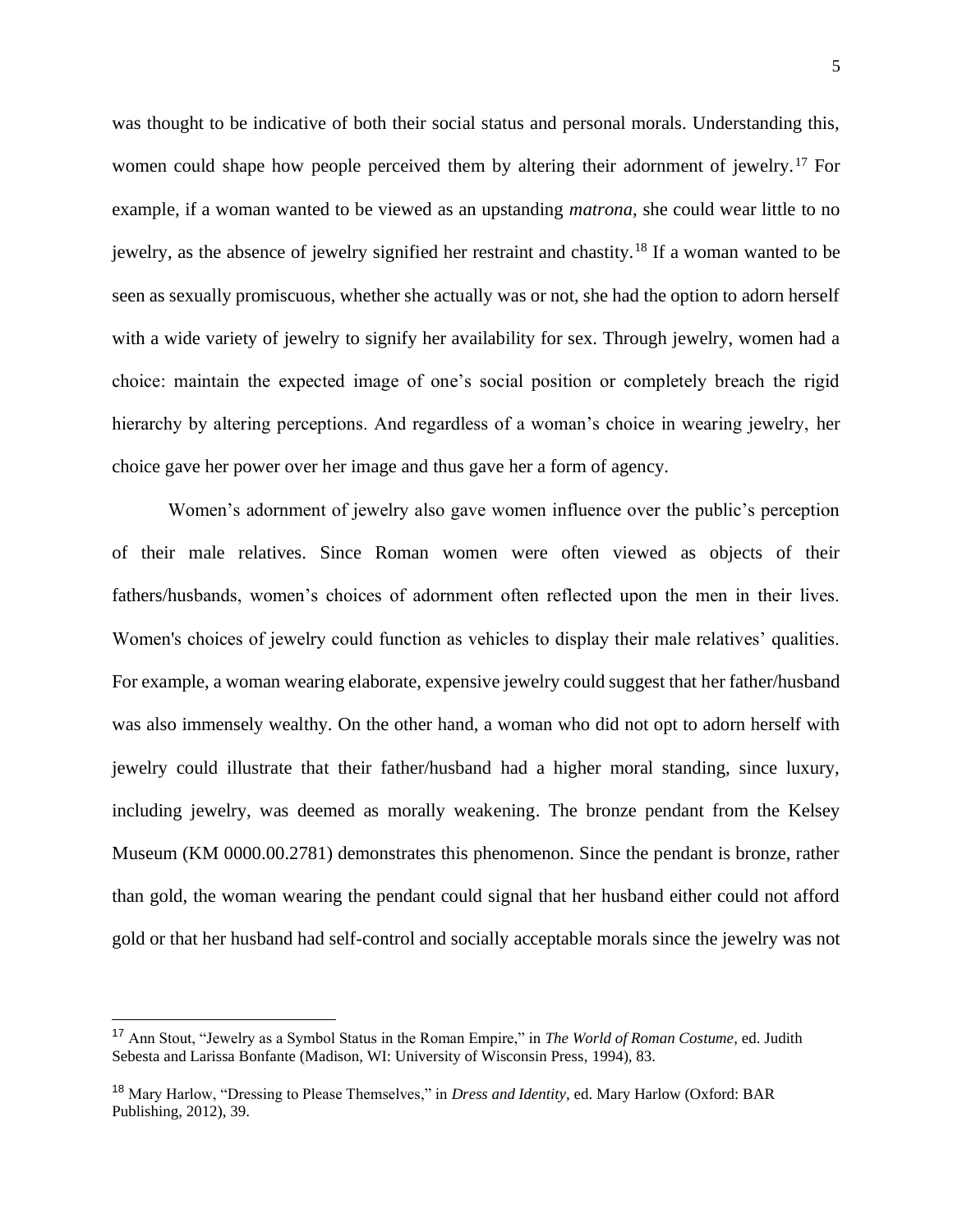tremendously extravagant. Thus, women's agency of perception extended not only over how they were perceived but also to how their fathers and husbands were viewed.

Although jewelry did provide women with the capability to alter others' perceptions of them, it is also important to view women's usage of jewelry in light of personal preferences. Due to the patriarchal nature of Rome, women had very little influence over many aspects of their lives, including when/whom to marry, when to have children, the fidelity of their husband, etc. But one thing they may have been able to control is their adornment. They could express themselves through jewelry by showing off their personal preferences. Roman women had a variety of materials and colors to choose from: gold, silver, bronze, pearls, emeralds, rubies, etc. Women had the opportunity to only wear colors, styles, pieces, and materials that they found appealing. They may have chosen pieces of jewelry based on what suited their complexion.<sup>19</sup> Some pieces might have looked better on certain body shapes or certain skin tones than on others, meaning women could choose to wear what they believed best complemented their bodies.<sup>20</sup> This can be seen through the KM 0000.00.2781 bronze pendant at the Kelsey Museum. The woman who wore that pendant may have chosen the style, material, shape, and size, to reflect her personal preferences. As KM 0000.00.2781 highlights, the option to adorn oneself based on personal sartorial proclivities emphasizes the importance of jewelry in providing Roman women a sense of agency, as jewelry granted women the ability to express themselves in a society that actively attacked female expression.

Extravagant jewelry was frightfully expensive. Only the wealthiest Romans could have afforded first-rate jewelry. This meant that those who adorned ornate necklaces, bracelets, and

<sup>19</sup> Ibid, 42.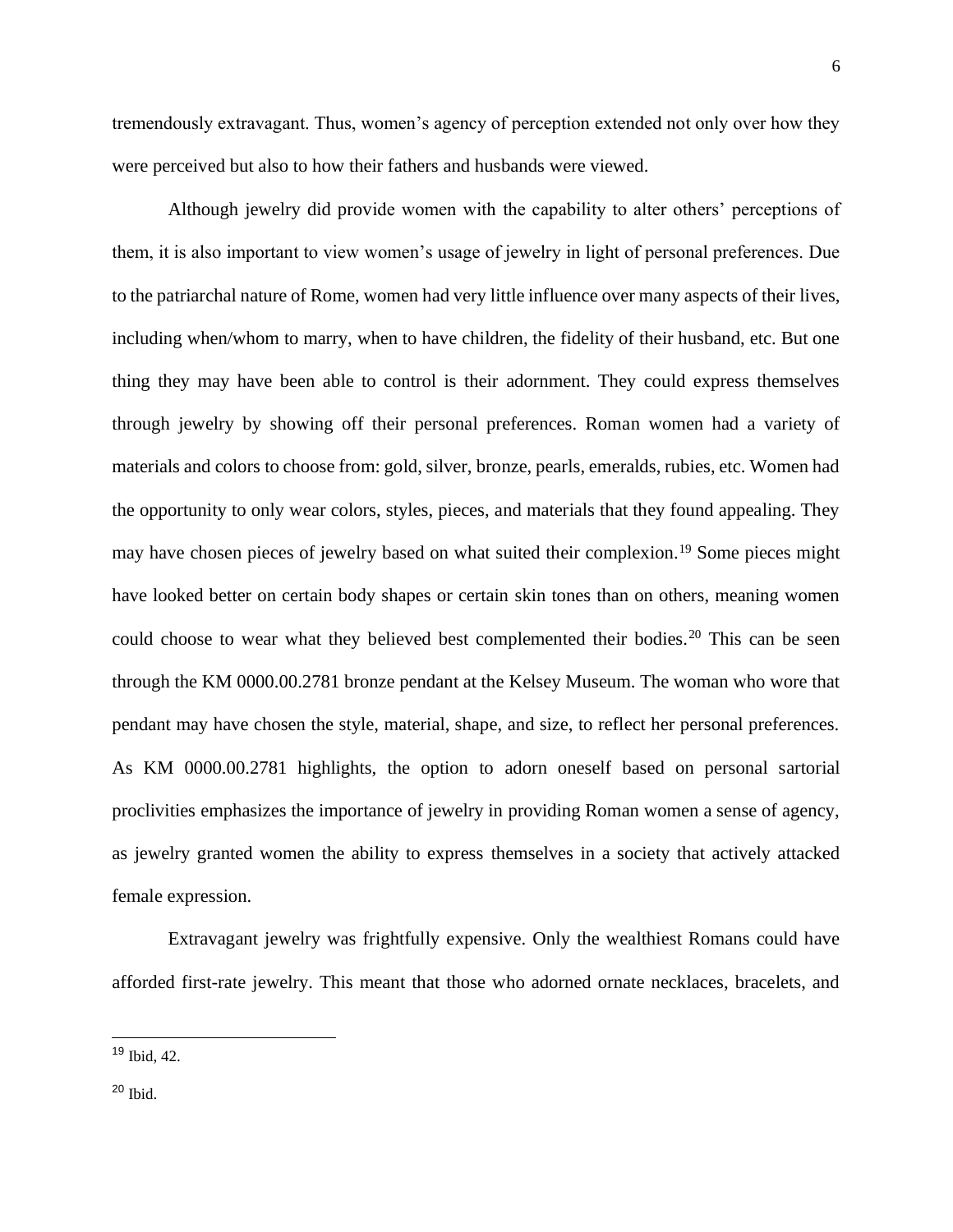earrings were noticeably wealthy. Since jewelry could be so expensive, it naturally provided women with economic agency. By wearing elaborate jewelry, women could choose to display and emphasize their families' wealth and prestige.<sup>21</sup> The desire of the Roman elite women to display their wealth through jewelry even caused some slaveholders to adorn their slaves with jewelry as a display of their poshness.<sup>22</sup> However, jewelry played a larger role in female financial agency than functioning as a display of a family's wealth. Much of the jewelry that wealthy women were wearing was purchased with their own money, not with the resources of their husbands.<sup>23</sup> And the value of jewelry was fixed, it did not fall precipitously over time.<sup>24</sup> So once a woman had a piece of jewelry, she could easily sell it if she needed access to money. This meant that jewelry allotted women a form of financial independence from the *patres familias* since they had access to reliable funds. And this financial independence led to the rise of female economic agency and the undermining of the traditional, patriarchal economic system.

Women's agency through jewelry also extends to medicine. According to Amy Richlin, "women incorporat[ed] rituals into their daily lives with amulets, necklaces, and bracelets."<sup>25</sup> Amulets were the most significant and widely used form of jewelry that women used to extend agency over medicine and health. Medical amulets could be made from a variety of materials, including hematite, feathers, or even sting-ray stingers.<sup>26</sup> Amulets were believed to be medical

<sup>24</sup> Ibid.

 $21$  Ibid.

<sup>22</sup> Olson, *Dress and the Roman Woman*, 43.

<sup>23</sup> Ibid, 98-99.

<sup>25</sup> Amy Richlin, *Arguments With Silence: Writing History of Roman Women* (Ann Arbor, MI: The University of Michigan Press, 2014), 242.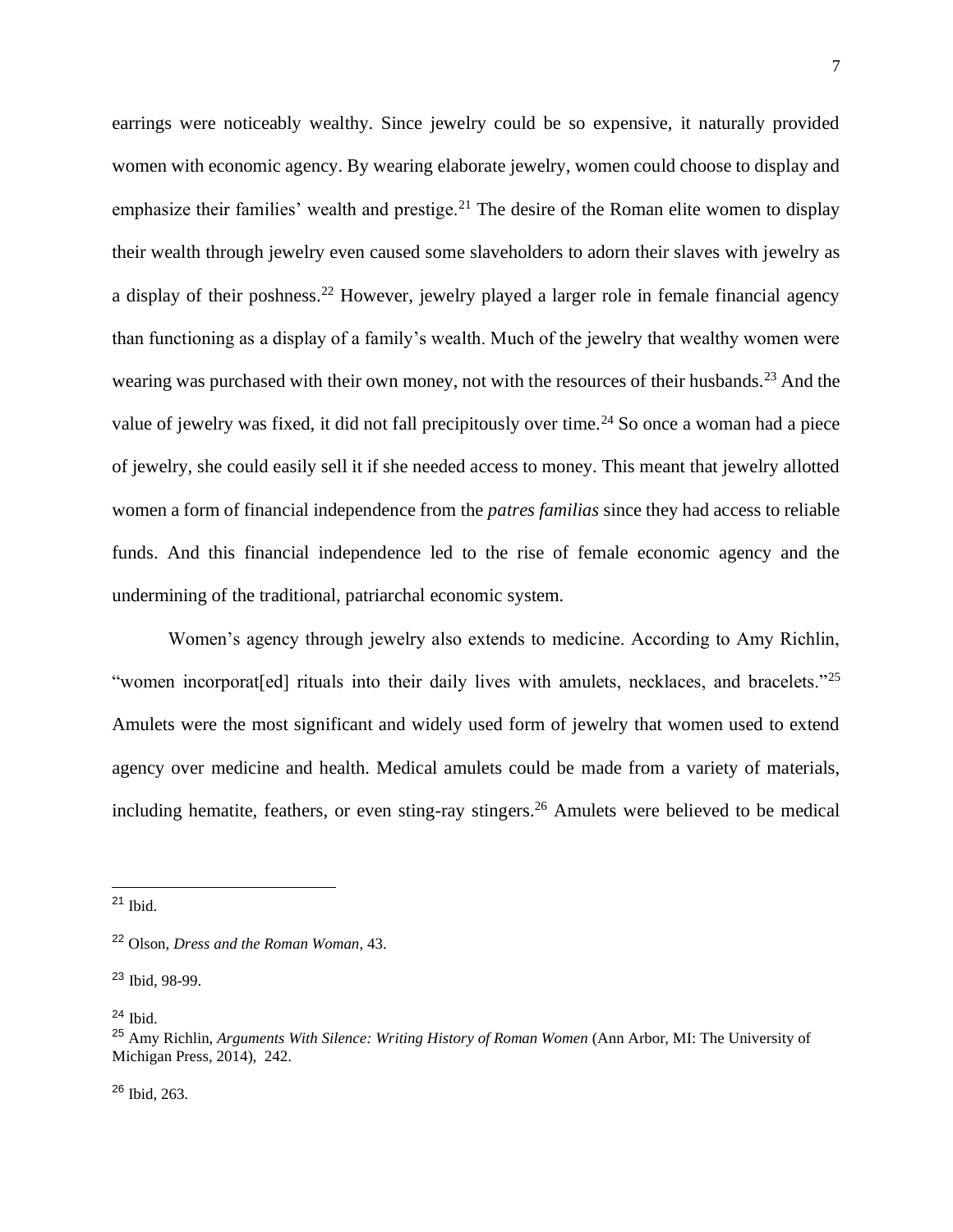devices capable of treating a variety of illnesses and ailments. Amulets, and jewelry more broadly, provided women with a belief of influence over their lives in two specific ways. The first of which is through the protection of their children. One of the most widespread uses for medical jewelry was mothers forcing their children to wear them.<sup>27</sup> The ancient world was incredibly dangerous and dirty, leading to low life expectancies and fear among mothers for the wellbeing of their children. One of the ways mothers attempted to protect their children from the dangers of the world was through amulets. Mothers hoped that their children would be saved from the dangers of the world if they wore an amulet. Amulets and medical jewelry signify mothers attempting to extend protection to their children in situations outside of their authority. Amulets did not guarantee the safety of their children, but the action of Roman mothers utilizing amulets to safeguard the welfare of their children demonstrates that they were attempting to seize agency for their children's prosperity.

The second common use for amulets was for treating female reproductive concerns. Uterine amulets could be used to unlock the uterus, with the goal of either becoming pregnant (by allowing semen into the uterus) or having a safe birth. Locking the uterus was another function of uterine amulets. Locking the uterus prior to sex functioned as a contraceptive, as it was believed semen could not penetrate a locked uterus. Women could also lock a uterus after sex in hopes of retaining semen in her uterus to become pregnant. Moreover, *hysterike pnix*, or "uterine suffocation," was one of the largest reproductive health difficulties for ancient women. And amulets could be used to solve the condition. In antiquity, it was believed that the uterus had the ability to wander around the body, leading to significant health troubles, such as seizures, choking,

<sup>27</sup> Ibid, 264.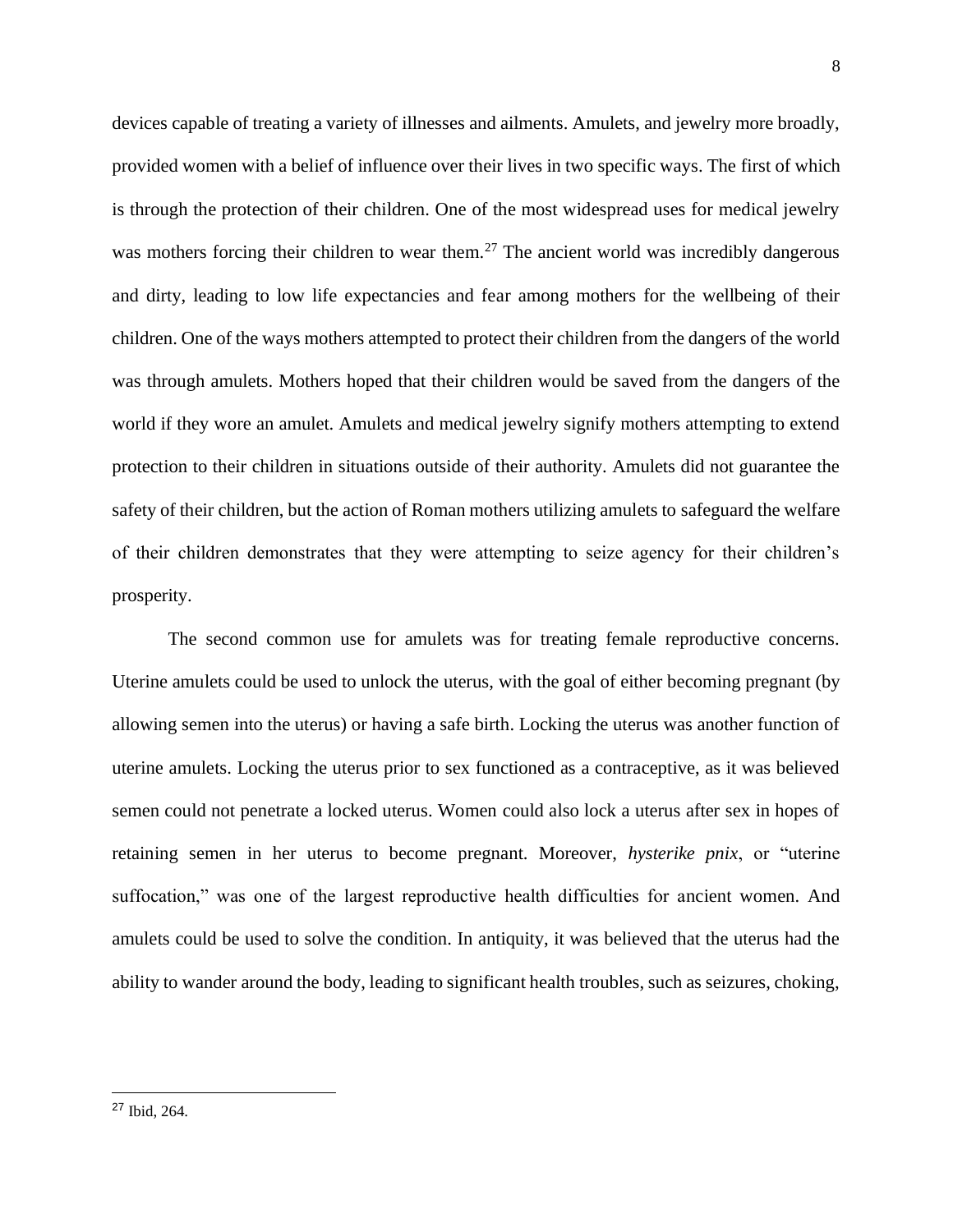fainting, asphyxia, and even death.<sup>28</sup> There have been scholarly debates about *hysterike pnix*, with Hellen King arguing it was a term used as a literary tradition, while Susan Mattern argues it is a real condition. Regardless, women in ancient Rome used uterine amulets to counteract the problem.<sup>29</sup> Women relied upon jewelry to attempt to stop their uteri from moving. In doing so, they were trying to exert agency over their medical conditions. Therefore, even in situations where they had virtually no control, such as physical health complications, Roman women attempted to invoke influence over their lives through jewelry.

Jewelry is often associated with the elite upper-class and traditionally excludes anyone outside of the upper echelons of society. By this reasoning, the agency for women that is accompanied by the presence of jewelry could only be attained by wealthy women. However, that is not the case. Even though gold and precious stones were typically limited to the upper-class, jewelry was available to the non-elite. Poor and less well-off women could purchase jewelry made out of leather, iron, or bronze.<sup>30</sup> As noted above, KM 0000.00.2781, the pendant from the Kelsey Museum of Archaeology, is made out of bronze, illustrating that it was not uncommon for jewelry to be made out of less valuable materials. Even the effects of gemstones, like opals, emeralds, sapphires, and even pearls, were not limited to the upper-class, as colored pieces of glass could be fastened to jewelry as if they were jewels.<sup>31</sup> Women who were not immensely wealthy yet came from a family with a stable income could even wear jewelry that was silver or gold-plated.<sup>32</sup> The

<sup>28</sup> Susan P. Mattern, "Panic and Culture: *Hysterike Pnix* in the Ancient Greek World," *Journal of The History of Medicine and Allied Sciences* 70, no. 4 (2014): 496-497.

<sup>29</sup> Ibid, 501.

<sup>30</sup> Pickernelle, "The Iconography of Jewelry," 55.

<sup>31</sup> Olson, *Dress and the Roman Woman*, 46.

<sup>32</sup> Olson, "Matrona and Whore," 399.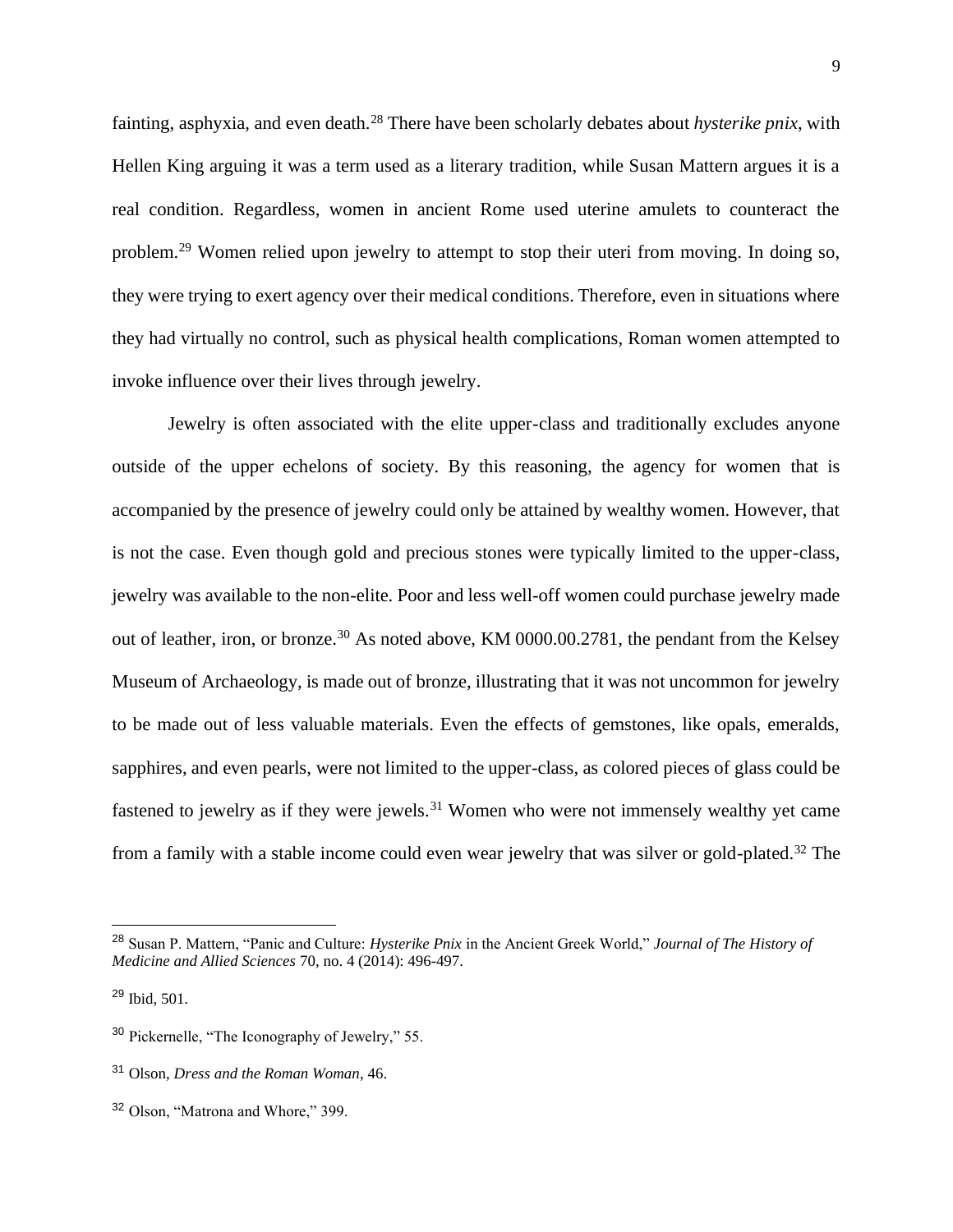kinds of materials may have differed among classes, but the agency granted by the jewelry to women did not differ significantly. Although women of lower classes had hindered economic agency, they could still exhibit their personal preferences, attempt to improve their health, and even change others' perceptions of them using jewelry.

In the ancient Mediterranean, women were marginalized. Their voices were excluded from the political domain. They were largely prevented from receiving an education. Social and cultural precedents were based on their denial of power. Yet, through jewelry, Roman women transformed their situations. They manipulated their appearances through jewelry, causing their contemporaries to view them differently. Jewelry provided Roman women with the ability to express their personal preferences and to dress for themselves. Women gained a form of financial independence through jewelry, undermining the established economic structure. Women even tried to protect themselves and their children by using jewelry as a medicinal object. All of these depictions of women using jewelry validate the notion that women employed forms of jewelry, such as KM 0000.00.2781, to create agency for themselves in a society that tried to deny power to them at every opportunity.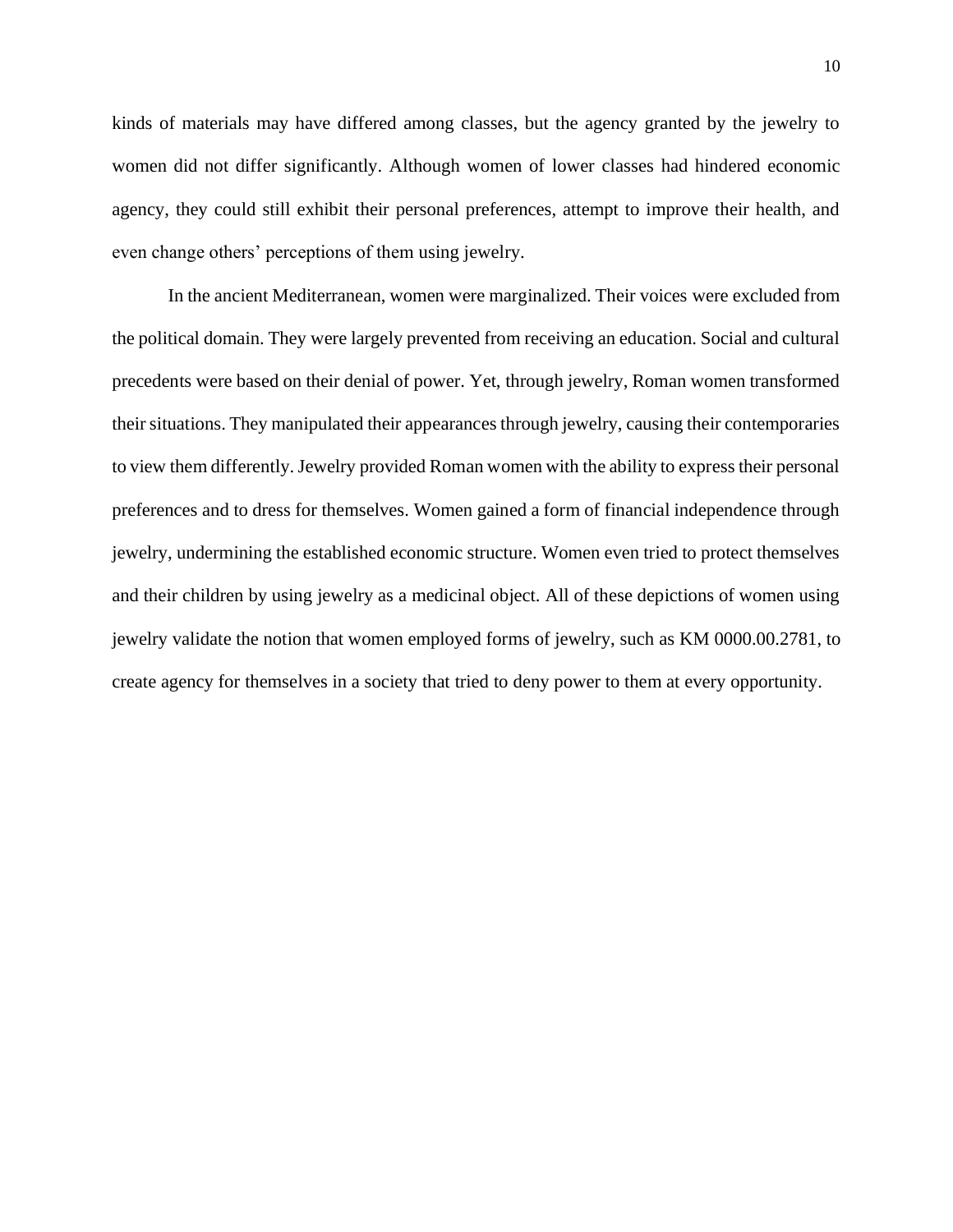## Bibliography

Croom, Alexandra T. *Roman Clothing and Fashion*. Stroud: Amberley Publishing, 2010.

- D'Ambra, Eve. *Roman Women*. Cambridge: Cambridge University Press, 2007.
- Harlow, Mary. "Dressing to Please Themselves." In *Dress and Identity*, edited by Mary Harlow, 37-45. Oxford: BAR Publishing, 2012.
- Lefkowitz, Mary R., and Maureen B. Fant. *Women's Life in Greece and Rome: A Source Book in Translation*. London: Bloomsbury Academic, 2020.
- Mattern, Susan P. "Panic and Culture: *Hysterike Pnix* in the Ancient Greek World." *Journal of The History of Medicine and Allied Sciences* 70, no. 4 (2014): 491–515. https://doi.org/10.1093/jhmas/jru029.
- Olson, Kelly. *Dress and the Roman Woman: Self-Presentation and Society*. London: Routledge, 2008.
- Olson, Kelly. *Masculinity and Dress in Roman Antiquity*. London: Routledge, 2017.
- Olson, Kelly. "Matrona and Whore: The Clothing of Women in Roman Antiquity." *Fashion Theory* 6, no. 4 (2002): 387–420. https://doi.org/10.2752/136270402779615352.
- Pickernelle, Kathia. "The Iconography of Ancient Greek and Roman Jewelry." MPhil Thesis. University of Glasgow, 2007.
- Richlin, Amy. *Arguments With Silence: Writing History of Roman Women*. Ann Arbor, MI: The University of Michigan Press, 2014.
- Stout, Ann. "Jewelry as a Symbol of Status in the Roman Empire." In *The World of Roman Costume*, edited by Judith Sebesta and Larissa Bonfante, 77-100. Madison, WI: University of Wisconsin Press, 1994.
- Trinh, Tina. "Iris Apfel Jewelry Collection Proves Style Is Less About Money, More About Attitude." ABC News. ABC News Network, September 9, 2014. https://abcnews.go.com/Lifestyle/wear-womans-jewelry/story?id=25376817.